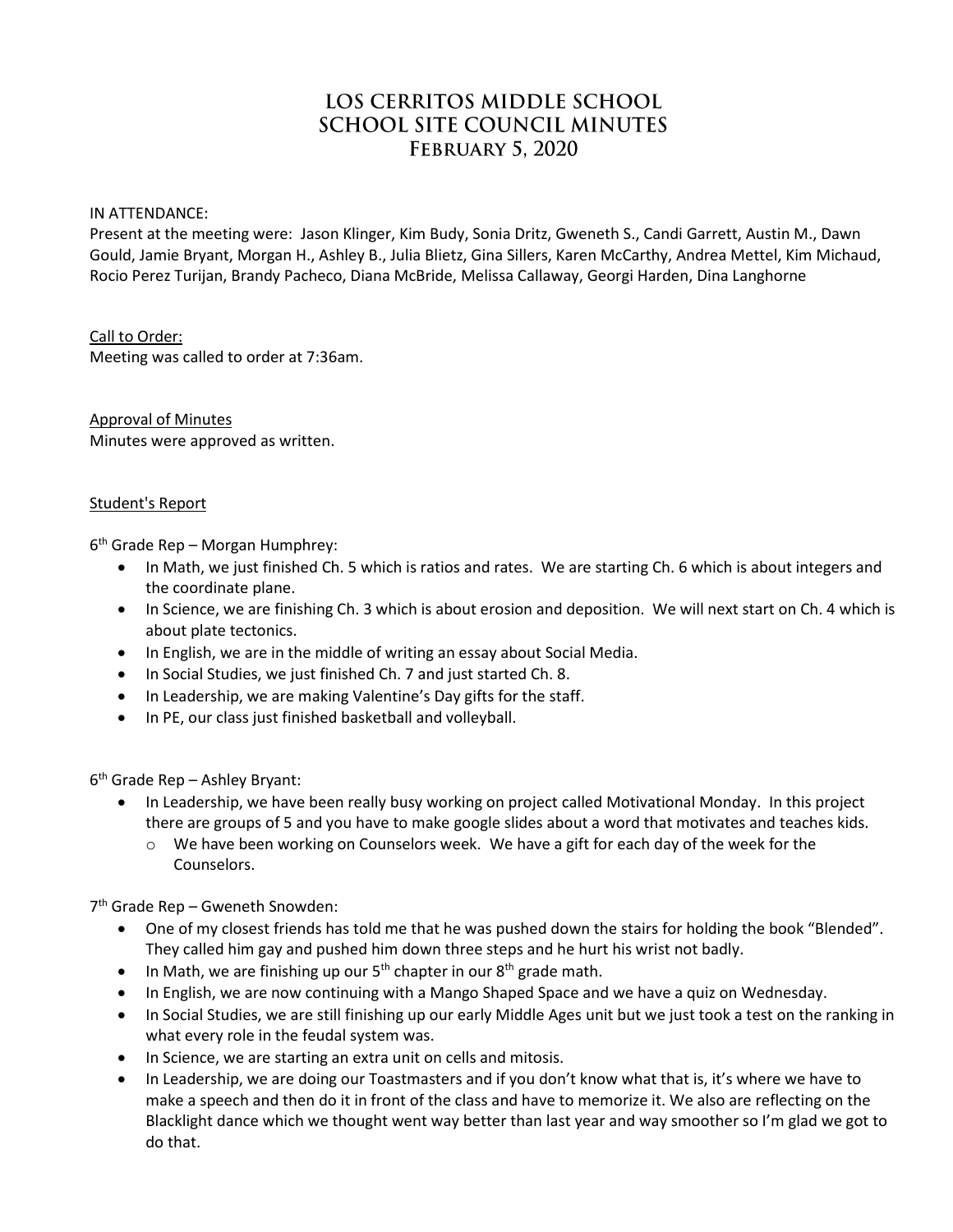# 7 th Grade Rep – Austin Maziasz:

- A few weeks ago we had a Blacklight dance at the Teen Center. I thought it was a huge success and it was my favorite dance of the year. The only suggestion I would make is how there weren't enough seating areas because my legs got tired after standing for a few hours and there wasn't anywhere to sit. I asked a few of my friends who were there, and they agreed.
- We also just had a dodgeball LTA. I thought it was a lot of fun to watch because the students made it fun and I laughed when the teachers attempted to play.
- Finally, I was wondering if there were any more big events this year. Mrs. Michaud answered that we have the carnival.

8<sup>th</sup> Grade Rep - Drew Rosen:

• Not present

8<sup>th</sup> Grade Rep - Kourosh Apfelthaler:

Not Present.

# Counselor's Report – Karen McCarthy:

- Leadership is making our week. We have room service coming on Friday so we got to pick what we wanted them to deliver. Thank you for goodies and the decorated doors.
- Our Newsletter will be going out today or tomorrow and it focuses on "Anxiety".
- Revised website working on getting it linked to Los Cerritos webpage. It is live.
- We are doing elementary school visits today we are going to Weathersfield and tomorrow we are going to Lang Ranch, next week going to Ladera.
- Updated registration paperwork to make more concise.
- Updating videos that we show in classrooms to help streamline registration.
- Teen Center is having bullying workshop coming up this Friday.
- We are taking a small group of kids to "Teens Kick Ash" which is an anti-vaping presentation at the VCOE. Afterwards, this group makes a PSA that is shown to kids at school.

### DAC Report – Dina Langhorne:

- School calendar has been approved and on the District website.
- GATE DAC got a seat on the district budget committee.
- Caps and gowns for graduating seniors sending out information about the opportunity to get a free loan if they are unable to pay.
- The Budget Committee wants to get rid of any rumors –no programs have been cut, they are just trying to manage them more efficiently and effectively. Going over budget line item by line item. Mr. Klinger sits on committee and is available if we have any questions.
- Legislative Committee proposed to create a Student Committee at the state level.
- Conejo Council PTA ran the Principals Round Table last month.
- Conejo Schools Foundation wants everyone to know that there is still Cash for Conejo available.
- Conejo Valley Pupil Personnel Association WHS is filming their elective teachers so they can describe their classes and are available for incoming students going into Westlake High School.
- SPED spoke about Newsela. Safety plans will now include Sped and special needs students.
- DELAC spoke about ELCAP goals.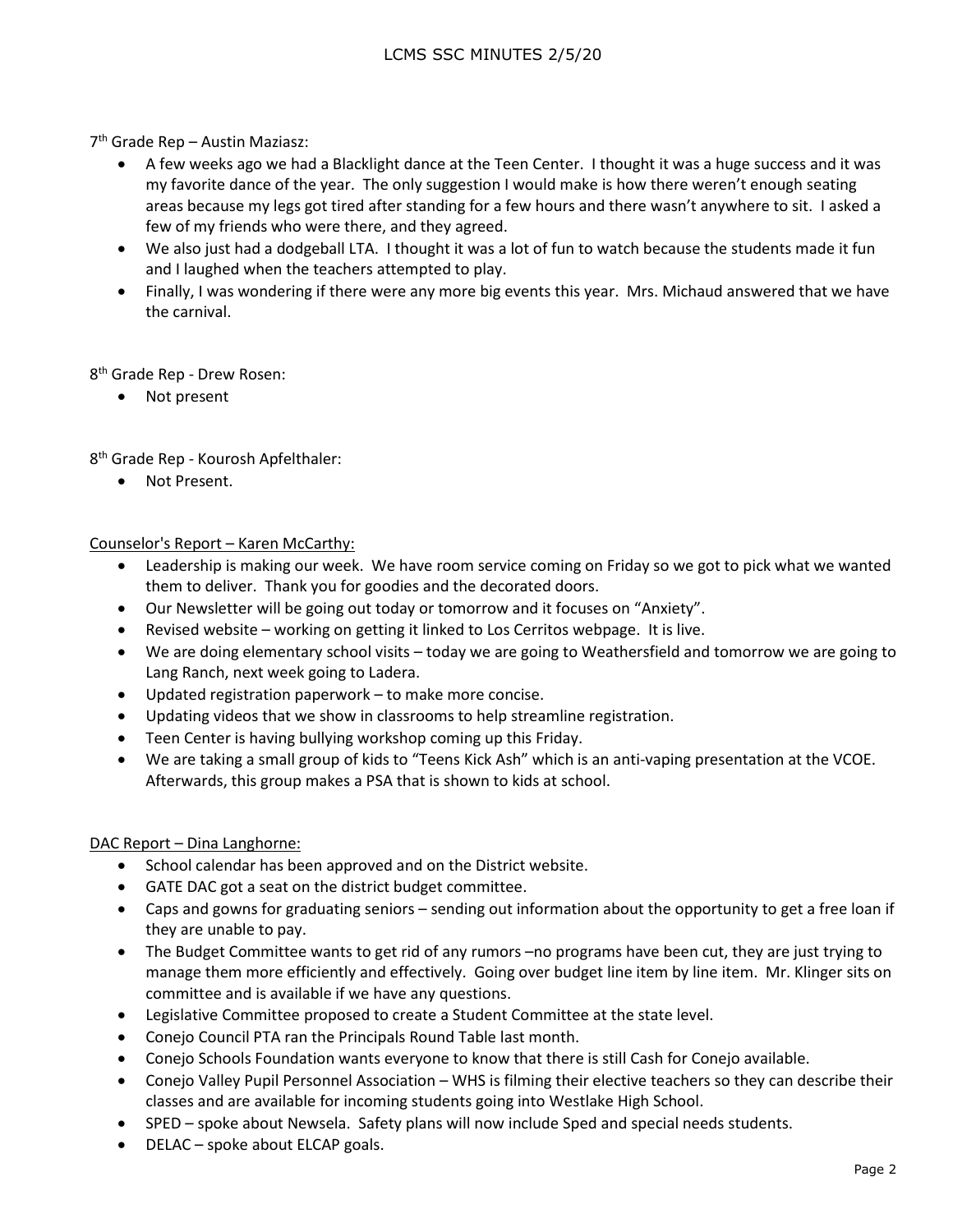- GATE DAC talked about Lego League, had Bylaws vote and are still continuing Fun Fridays for 6<sup>th</sup> thru 12<sup>th</sup> grade.
- Thousand Oaks Library has expanded their hours open now at 10:00 am. Their One City, One Book title has been released.
- Unified Association of Conejo Teachers nominated Annie Alvarez for Human Rights Award through the state.
- Lou Lichtl went over the approval of new bylaws at DAC. Six new Core Literature books being approved in our District. The SPSAs are moving forward. Talked about the Calendar approval.
- The presentation we had was on Co-Teaching there are positions avail in our district if would like to work with Special Ed, they are looking for people.
- LRE Least Restricted Environment for students with disabilities presented by Lisa Miller. She also spoke about General Ed matters and showed graphs. Dawn Thomas shared that she is the TOHS Assistant Student Support Services teacher.
- Presentation on partnership of teachers in the classroom by Danielle Oliveri, TOHS Asst. Principal of Instruction teacher.
- Talked about six approaches to co teaching all are being used in our district. There are 29 co-teaching classrooms in our district: 15 in HS and 14 in MS. More emphasis on bringing together our students and creating a different learning environment, super successful!

# SEDAC Report – Andrea Mettel:

- Co-Teaching currently approximately 30 sections and it's showing to be statistically beneficial as a better way to learn. Lot of growing pains – working through challenges.
- There is Graduation Committee for kids with 504 and IEP plans. Secured a venue for a special celebratory Graduation on June  $9<sup>th</sup>$  5-8pm at Thousand Oaks High School. Funding is being discussed.
- SELPA there are a lot of events through SELPA, see website for that. Spring transition meeting coming up, an Autism Conference, and several other events.
- UACT spoke on 10 teachers going to the teaching conference. There is a special topic on UDL Event coming up.
- Thousand Oak Library did a presentation spoke about their community forum, their general plan, Friends of TO Library, their Open House coming up which helps fund Library, extended their hours, and highlighted their program of Next Chapter Book Club, and their reading with therapy dogs program.
- Resource Center Dani Anderson reaching out to schools who want to run a program on inclusivity, kindness, disabilities. She is available for staff developments, speaking to students, and speaking to schools, etc.
- Census 2020 there is a huge Census push coming out and reminded everyone to answer census. That's how we get out funding.
- Reminder when new parents want to tour any school site, they are allowed to see special ed classrooms and tour those classrooms. Asked to remind school sites that this is allowed. Not a confidentiality problem.
- Lisa Miller spoke to the launch of the new special ed program at Sequoia, similar to the Leap Program. Info meetings coming up.
- Unable to fulfill their VCBA positions for the longest time, and now they are currently filled.
- $\bullet$  Big presentation from Dr. Hayek on the breakdown of the Budget
	- o Conejo received 88% of revenue from the state. Each student gets \$8500, base grant per student. Discussed supplemental grants for low income, English learning, or foster care.
	- $\circ$  Concentration grants which is where Sped would fall, but we do not qualify for it. Based on formula not sure why we didn't qualify.
	- $\circ$  Spoke about Gavin Newsom he is focused on making that funding more equitable.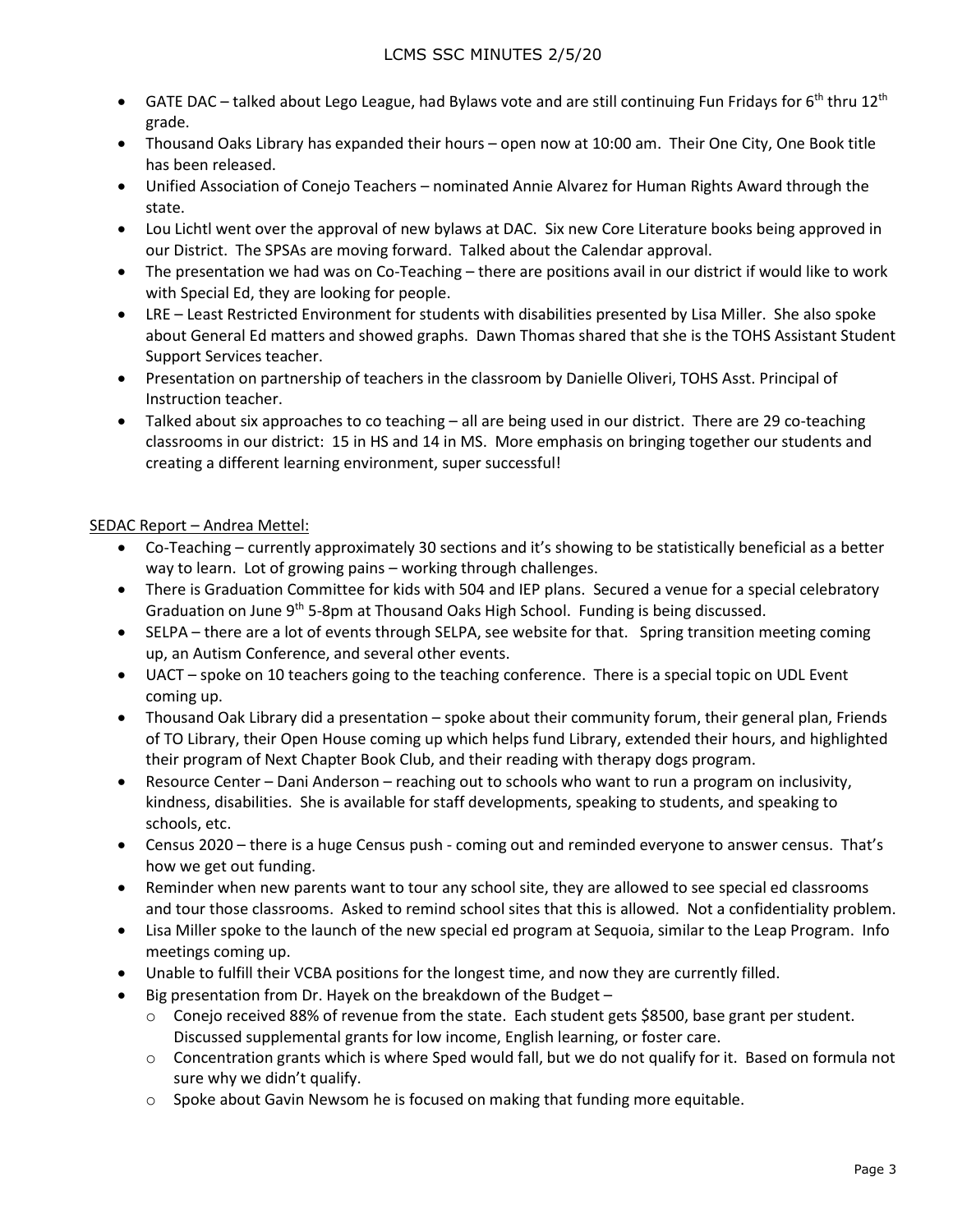# GATE Report – Julia Blietz:

- GATE DAC meeting was on Jan.  $10^{th}$ .
- Talked about GATE testing results. Tested all  $3<sup>rd</sup>$  graders in district in December.
	- $\circ$  Asking when testing results available goal is to be available prior to Trimester 3.
- Gateway to Leadership on Feb.  $29^{th}$  there are 4 students per school nominated by their teachers. If there is room available, they will open up to other students.
- On May 27<sup>th</sup> there is a Teen Tech Convention for 6<sup>th</sup> graders sending info to schools. Science/Math teachers help with that and open up to GATE students. Ours have filled up last couple of years.
- Upcoming Luncheon Event We Honor Our Own on March  $12<sup>th</sup>$ . Nominations for that had to be submitted by Jan. 31<sup>st</sup>. People were nominated who are advancing causes for students in the Conejo Valley.
- Our Activity was Cultivating Intellectual Dialogue at Home broke out into groups and talked about how we cultivate intellectual dialogue at home.
- Went through the changes to our bylaws that were proposed in November. Went through them and approved changes. They will be presented at next meeting on Fri. Feb 7<sup>th</sup>.
- Mr. Klinger mentioned Moorpark College 8<sup>th</sup> grade GATE field trip on April 3<sup>rd</sup>. Taking 45 to 55 8<sup>th</sup> grade GATE students invited. Giving kids an idea of what Moorpark College is all about. Students get to see programs available.

# ELAC/DELAC Report – Rosario Perez Turijan:

- ELAC meeting was on January 23rd.
	- o Mrs. Landseadel gave us a math presentation.
	- o Mrs. Davis reviewed school attendance data.
	- o Mrs. Pacheco mentioned there are 7 students being considered for reclassification.
	- o We had a student presentation (social studies) the title was "the Family".
	- o Our next ELAC meeting will be on April 23rd.
- DELAC meeting was on January 28<sup>th</sup>.
	- o Katrin Bergauer (DELAC Secretary) talked to the School Reports Guidelines.
	- o Dr. Lisa Miller talked about Special Education overview.
	- o Dr. Deborah Martinez talked about ELPAC.
	- o Our next DELAC meeting will be on February 25<sup>th</sup>.
- Mr. Klinger Shout out to Mrs. Pacheco for making this ELAC/ELD program unique to Los Cerritos by giving parents opportunity to learn about the school and how to navigate the system and getting to see their students present which is huge for them.
- Mrs. Pacheco Students aren't sure what it means to be reclassified. Those who did were so excited to be invited to ELAC meeting for that recognition.

### PSTA Report – Melissa Callaway:

- Last Friday, PTSA hosted Staff Appreciation Luncheon had a great turnout.
- Nancy C., Angela W., myself and Brandy Pacheco represented Los Cerritos and attended the Conejo Council and Principals roundtable event last week. Very well attended. Topics covered were on UDL and parent engagement.
	- $\circ$  We broke into groups and shared experiences of how we parents receive various forms of communication from the district level as well as administrative (whether via by school website, emails, texts). Discuss, evaluate and share about various sites communication. Conclusion - We don't mind occasional over communication. Additional texts and emails from principal's with important messages and friendly reminders are appreciated.
- Upcoming PTSA sponsored Family Fun Run Fundraiser scheduled for March 20<sup>th</sup>.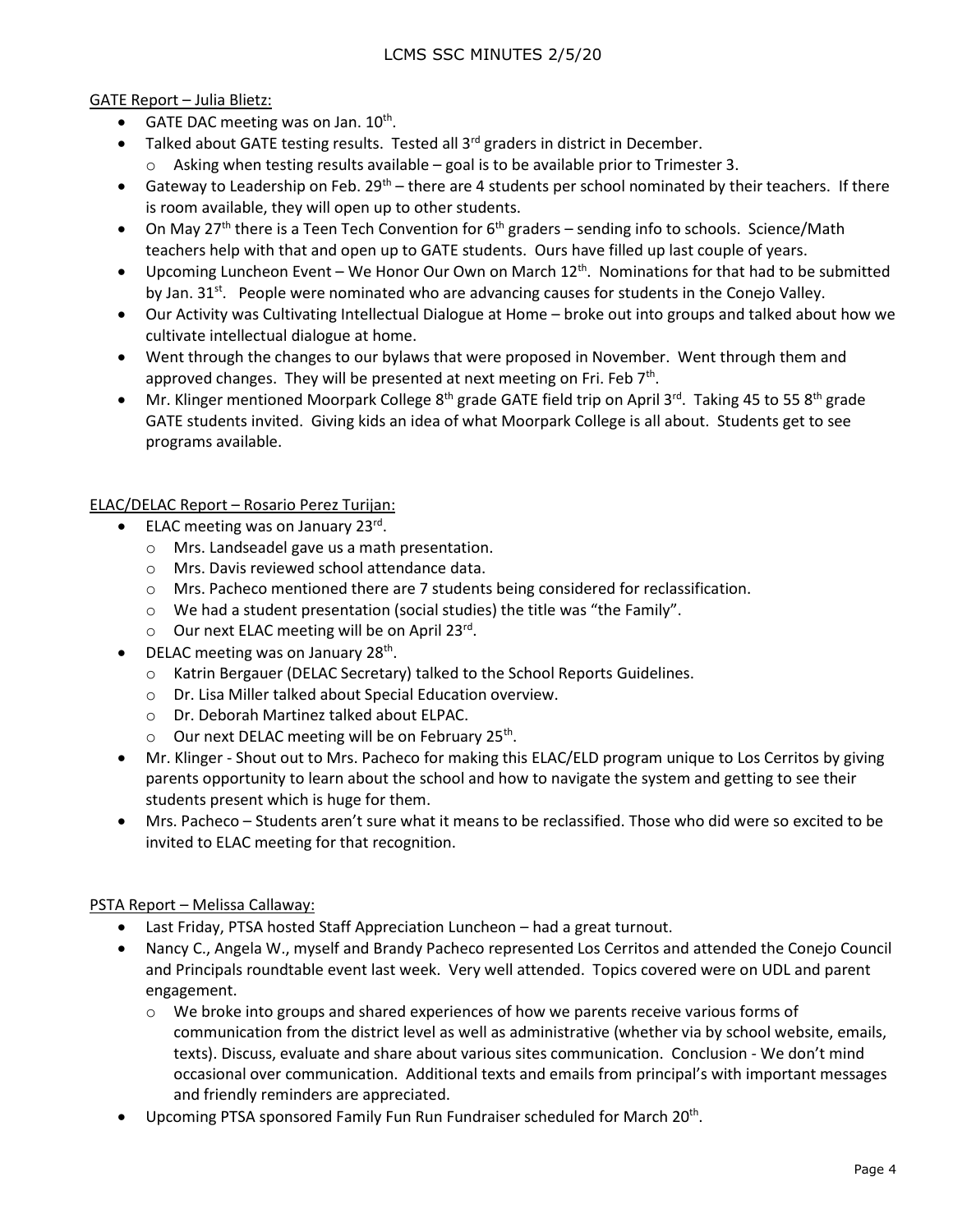o Committee is looking for volunteers interested in sponsoring, donating, or helping with planning, or helping at the event. Meeting tomorrow at 7pm for those interested in joining or planning.

# Boys & Girls Club Report – Georgi Harden:

- Smart Girls are talking about finding joy.
- Passport to Manhood they took a personality quiz. Results showed what they are interested what they will be successful in based on their personality.
- Our traveling Basketball team beat all others B&G Clubs in the area.
- Now we are doing Dodgeball so we have a traveling dodgeball team.
- We have a Valentine's Day party on Tuesday and all are welcome to attend.
- $\bullet$  On Tuesday, Feb. 25<sup>th</sup> we have Bring a Friend BBQ and Inflatable Fun and all are welcome. Event is after school.

# Principal's Report – Jason Klinger:

- TOHS & WHS counselors came and did presentations and gave students paperwork for registration. Bring back Friday and do registration with the students in computer labs.
- New online petition for  $7<sup>th</sup>$  and  $8<sup>th</sup>$  grade for students who want to get into an accelerated or honors class. They will do the petition in the Spring and the system will send a confirmation. Will put a link on Counseling website.
- Sandy Hook Promise communicate to our kids about many things. Second presentation is "Say Something". Encouraging kids to say something if they see or hear something. Coming at the end of April.
- Own staff in February will get suicide presentation training. How to identify signs.
- Boost Camp created to move kids from CP to accelerated track. Still offered for Math 7CP to Algebra 1. No longer offering Math 6CP to 7 Boost Camp. Instead kids will self-study through Kahn Academy program and take placement exam. Percentage of kids who past end of course exam in Boost Camp – moving from 7 to 8 very low (5-10%). Kids who take Boost Camp usually take test and pass it. Reason for low test scores is related to adjusting to speed. The bar to pass is usually 70%.
- Recently on social media discussion regarding teachers that did not post on Q. By contract teachers only required to post twice a trimester (progress report and end of trimester). Mr. Klinger believes that all parents and teachers need to see where students are. Will encourage our teachers to post more information.
- Jamie Bryant Shout out to Mrs. Gould her website is amazing. You as a parent know what is going on and all that content makes students and parents successful.
- Mr. Klinger passed out data on suspensions and discussed last year's findings vs this year's.
- Mrs. Michaud went over Activities
	- o School Counselor Week this week. Valentine's grams on sale starting today. Children's Hospital of LA card writing, there is a link on our website so everyone can do them.
	- o Activity emails go out monthly to parents. Getting information to everyone.
	- o Promotion dance is moving to Dave and Busters. Data showed that only 50% of students attended dance when in MRP. Took a poll and overwhelming in favor of Dave and Busters. Funds are paid for from ASB funds, so the goal is to have more kids attend. Event will be on Tuesday afternoon from 1- 3pm and students are bused there with a catered lunch. Require permission slip due to ride bus.
- Mr. Klinger discussed the topic of bathrooms that came up District would like to collect data doing a survey to students.

### Old Business

No old business to report.